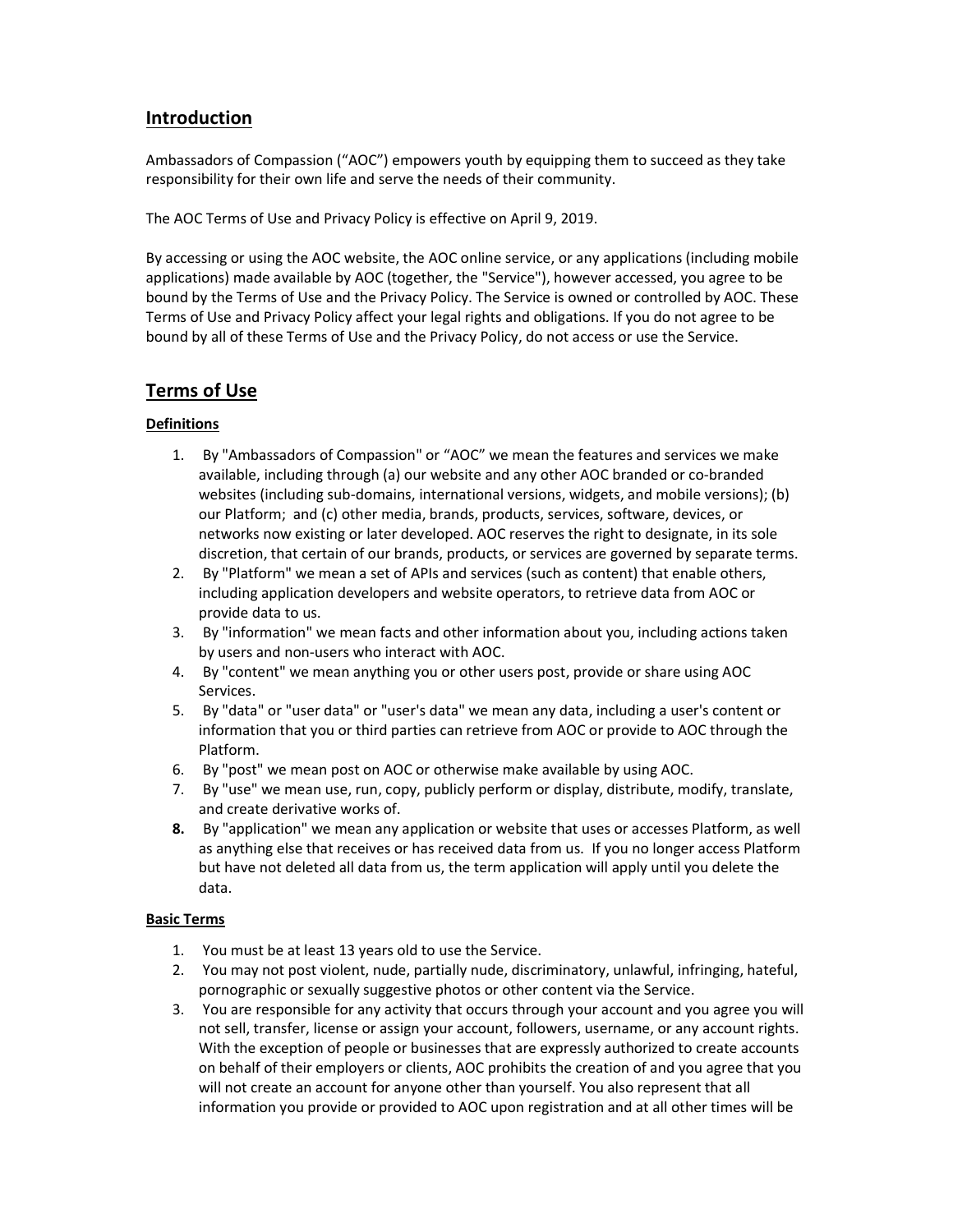true, accurate, current and complete and you agree to update your information as necessary to maintain its truth and accuracy.

- 4. You agree that you will not solicit, collect or use the login credentials of other AOC users.
- 5. You are responsible for keeping your password secret and secure.
- 6. You must not defame, stalk, bully, abuse, harass, threaten, impersonate or intimidate people or entities and you must not post private or confidential information via the Service, including, without limitation, your or any other person's credit card information, social security or alternate national identity numbers, non-public phone numbers or non-public email addresses.
- 7. You may not use the Service for any illegal or unauthorized purpose. You agree to comply with all laws, rules and regulations (for example, federal, state, local and provincial) applicable to your use of the Service and your Content (defined below), including but not limited to, copyright laws.
- 8. You are solely responsible for your conduct and any data, text, files, information, usernames, images, graphics, photos, profiles, audio and video clips, sounds, musical works, works of authorship, applications, links and other content or materials (collectively, "Content") that you submit, post or display on or via the Service.
- 9. You must not change, modify, adapt or alter the Service or change, modify or alter another website so as to falsely imply that it is associated with the Service or AOC.
- 10. You must not access AOC by means other than those permitted by AOC.
- 11. You must not create or submit unwanted email, comments, likes or other forms of commercial or harassing communications to any AOC users.
- 12. You must not use domain names or web URLs in your username without prior written consent from AOC.
- 13. You must not interfere or disrupt the Service or servers or networks connected to the Service, including by transmitting any worms, viruses, spyware, malware or any other code of a destructive or disruptive nature. You may not inject content or code or otherwise alter or interfere with the way any AOC page is rendered or displayed in a user's browser or device.
- 14. You must not create accounts with the Service through unauthorized means, including but not limited to, by using an automated device, script, bot, spider, crawler or scraper.
- 15. You must not attempt to restrict another user from using or enjoying the Service and you must not encourage or facilitate violations of these Terms of Use or any other AOC terms.
- 16. Violation of these Terms of Use may, in AOC's sole discretion, result in termination of your AOC account. You understand and agree that AOC cannot and will not be responsible for the Content posted on the Service and you use the Service at your own risk. If you violate the letter or spirit of these Terms of Use, or otherwise create risk or possible legal exposure for AOC, we can stop providing all or part of the Service to you.
- 17. There may be times when we offer a special feature that has its own terms and conditions that apply in addition to these Terms of Use. In those cases, the terms specific to the special feature control to the extent there is a conflict with these Terms of Use.

# General Conditions

- 1. AOC reserves the right to modify or terminate the Service or your access to the Service for any reason, without notice, at any time, and without liability to you. If we terminate your access to the Service or you use the form detailed above to deactivate your account, your photos, comments, likes, friendships, and all other data will no longer be accessible through your account (e.g., users will not be able to navigate to your username and view your photos), but those materials and data may persist and appear within the Service (e.g., if your Content has been reshared by others).
- 2. Upon termination, all rights granted to you in these Terms of Use will immediately cease.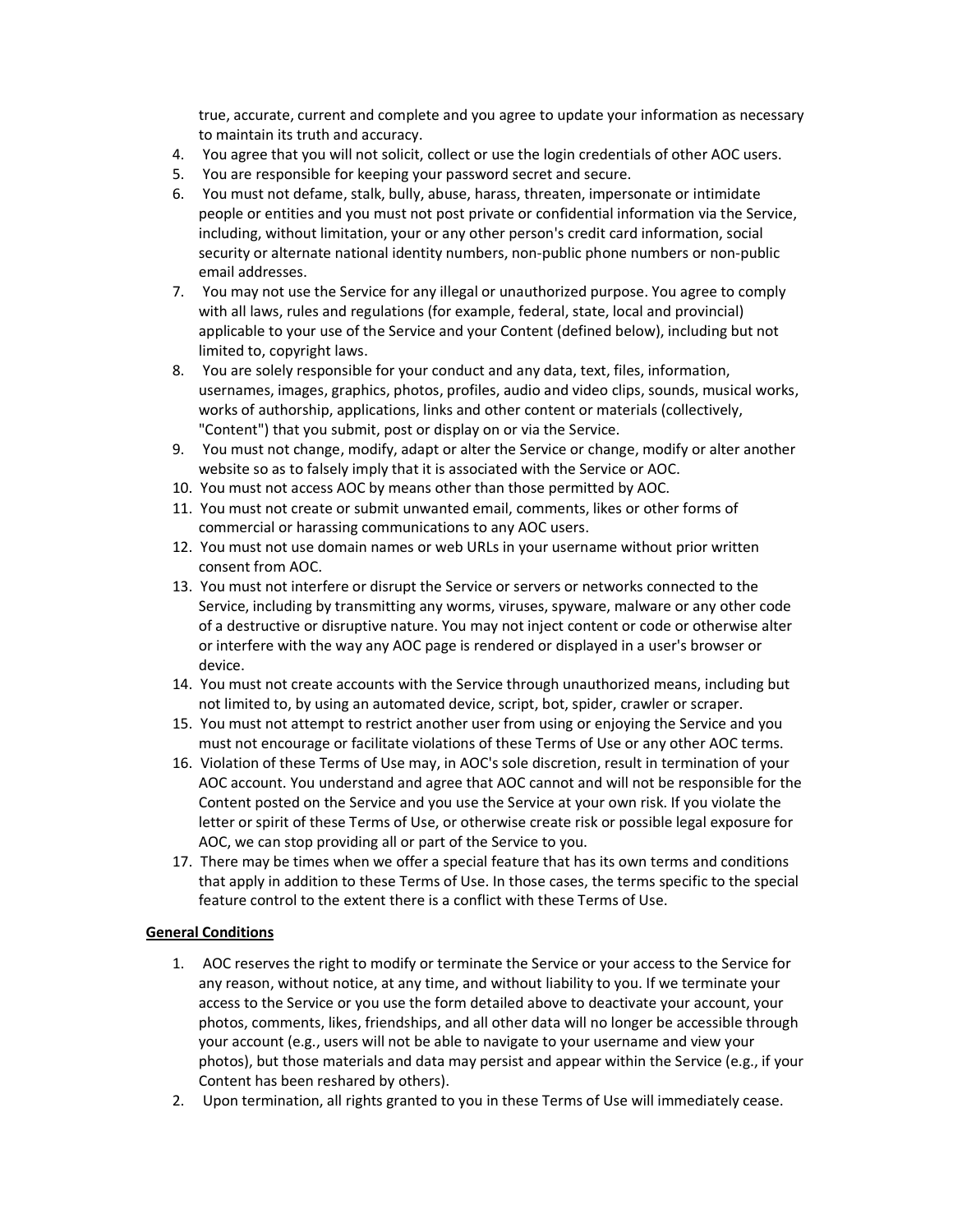- 3. We reserve the right, in our sole discretion, to change these Terms of Use ("Updated Terms") from time to time. Unless we make a change for legal or administrative reasons, we will provide reasonable advance notice before the Updated Terms become effective. You agree that we may notify you of the Updated Terms by posting them on the Service, and that your use of the Service after the effective date of the Updated Terms (or engaging in such other conduct as we may reasonably specify) constitutes your agreement to the Updated Terms. Therefore, you should review these Terms of Use and any Updated Terms before using the Service. The Updated Terms will be effective as of the time of posting, or such later date as may be specified in the Updated Terms and will apply to your use of the Service from that point forward. These Terms of Use will govern any disputes arising before the effective date of the Updated Terms.
- 4. We reserve the right to refuse access to the Service to anyone for any reason at any time.
- 5. We may, but have no obligation to, remove, edit, block, and/or monitor Content or accounts containing Content that we determine in our sole discretion violates these Terms of Use.
- 6. You are solely responsible for your interaction with the Service, whether online or offline. You agree that AOC is not responsible or liable for the conduct of any user. AOC reserves the right, but has no obligation, to monitor or become involved in disputes between you and other users. Exercise common sense and your best judgment when interacting with others, including when you submit or post Content or any personal or other information.
- 7. There may be links from the Service, or from communications you receive from the Service, to third-party web sites or features. There may also be links to third-party web sites or features in images or comments within the Service. The Service also includes third-party content that we do not control, maintain or endorse. Functionality on the Service may also permit interactions between the Service and a third-party web site or feature, including applications that connect the Service or your profile on the Service with a third-party web site or feature. For example, the Service may include a feature that enables you to share Content from the Service or your Content with a third party, which may be publicly posted on that third party's service or application. Using this functionality typically requires you to login to your account on the third-party service and you do so at your own risk. AOC does not control any of these third-party web services or any of their content. You expressly acknowledge and agree that AOC is in no way responsible or liable for any such third-party services or features. YOUR CORRESPONDENCE AND BUSINESS DEALINGS WITH THIRD PARTIES FOUND THROUGH THE SERVICE ARE SOLELY BETWEEN YOU AND THE THIRD PARTY. You may choose, at your sole and absolute discretion and risk, to use applications that connect the Service or your profile on the Service with a third-party service (each, an "Application") and such Application may interact with, connect to or gather and/or pull information from and to your Service profile. By using such Applications, you acknowledge and agree to the following: (i) if you use an Application to share information, you are consenting to information about your profile on the Service being shared; (ii) your use of an Application may cause personally identifying information to be publicly disclosed and/or associated with you, even if AOC has not itself provided such information; and (iii) your use of an Application is at your own option and risk, and you will hold the AOC Parties (defined below) harmless for activity related to the Application.
- 8. We prohibit crawling, scraping, caching or otherwise accessing any content on the Service via automated means, including but not limited to, user profiles and photos (except as may be the result of standard search engine protocols or technologies used by a search engine with AOC's express consent).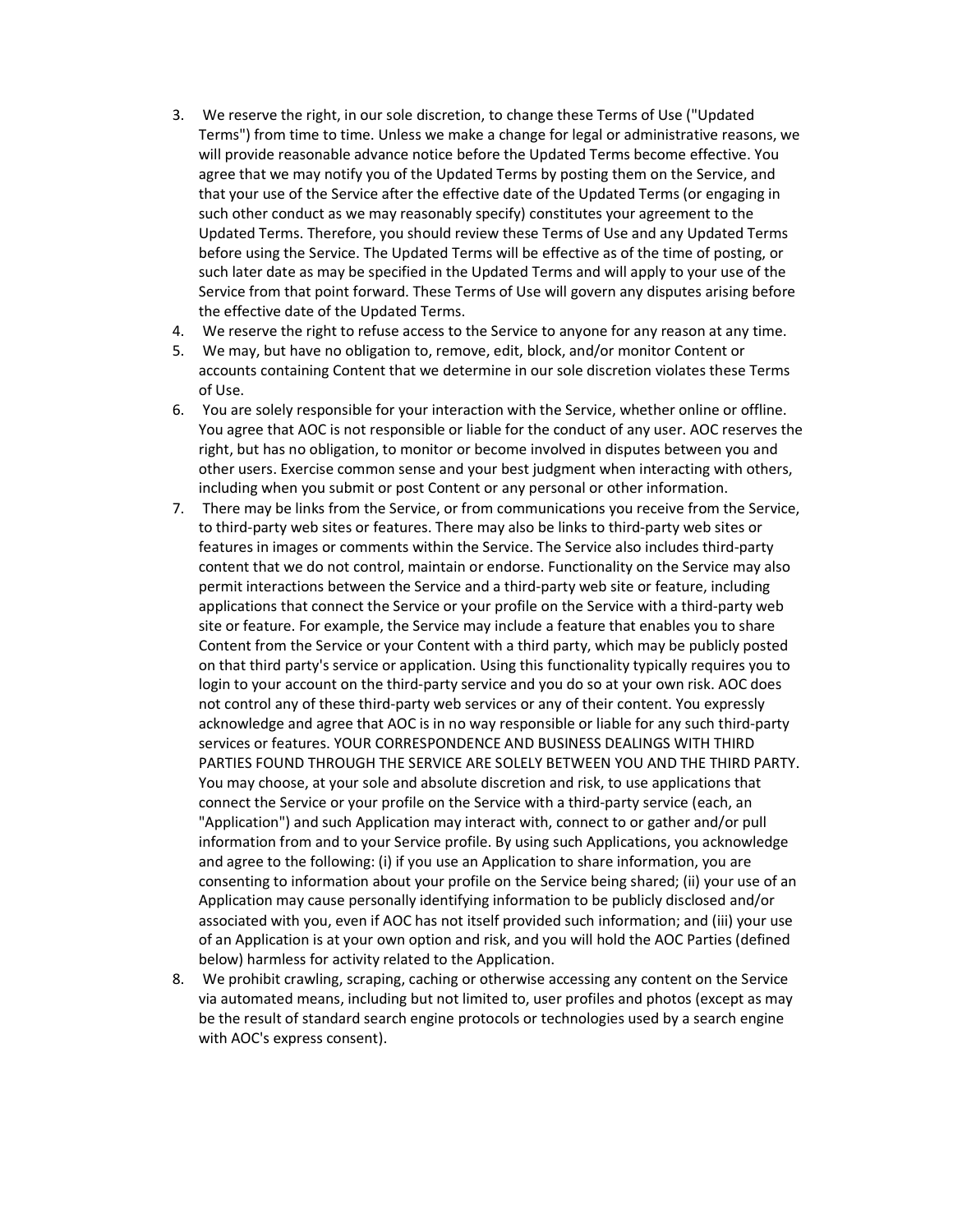## Rights

- 1. AOC does not claim ownership of any Content that you post on or through the Service. Instead, you hereby grant to AOC a non-exclusive, fully paid and royalty-free, transferable, sub-licensable, worldwide license to use the Content that you post on or through the Service, subject to the Service's Privacy Policy. Some of the Service is supported by advertising revenue and may display advertisements and promotions, and you hereby agree that AOC may place such advertising and promotions on the Service or on, about, or in conjunction with your Content. The manner, mode and extent of such advertising and promotions are subject to change without specific notice to you.
- 2. You acknowledge that we may not always identify paid services, sponsored content, or commercial communications as such.
- 3. You represent and warrant that: (i) you own the Content posted by you on or through the Service or otherwise have the right to grant the rights and licenses set forth in these Terms of Use; (ii) the posting and use of your Content on or through the Service does not violate, misappropriate or infringe on the rights of any third party, including, without limitation, privacy rights, publicity rights, copyrights, trademark and/or other intellectual property rights; (iii) you agree to pay for all royalties, fees, and any other monies owed by reason of Content you post on or through the Service; and (iv) you have the legal right and capacity to enter into these Terms of Use in your jurisdiction.
- 4. The Service contains content owned or licensed by AOC ("AOC Content"). AOC Content is protected by copyright, trademark, patent, trade secret and other laws, and, as between you and AOC, AOC owns and retains all rights in the AOC Content and the Service. You will not remove, alter or conceal any copyright, trademark, service mark or other proprietary rights notices incorporated in or accompanying the AOC Content and you will not reproduce, modify, adapt, prepare derivative works based on, perform, display, publish, distribute, transmit, broadcast, sell, license or otherwise exploit the AOC Content.
- 5. The AOC name and logo are trademarks of AOC, and may not be copied, imitated or used, in whole or in part, without the prior written permission of AOC. In addition, all page headers, custom graphics, button icons and scripts are service marks, trademarks and/or trade dress of AOC, and may not be copied, imitated or used, in whole or in part, without prior written permission from AOC.
- 6. Although it is AOC's intention for the Service to be available as much as possible, there will be occasions when the Service may be interrupted, including, without limitation, for scheduled maintenance or upgrades, for emergency repairs, or due to failure of telecommunications links and/or equipment. Also, AOC reserves the right to remove any Content from the Service for any reason, without prior notice. Content removed from the Service may continue to be stored by AOC, including, without limitation, in order to comply with certain legal obligations, but may not be retrievable without a valid court order. AOC will not be liable to you for any modification, suspension, or discontinuation of the Services, or the loss of any Content. You also acknowledge that the Internet may be subject to breaches of security and that the submission of Content or other information may not be secure.
- 7. You agree that AOC is not responsible for, and does not endorse, Content posted within the Service. AOC does not have any obligation to prescreen, monitor, edit, or remove any Content. If your Content violates these Terms of Use, you may bear legal responsibility for that Content.
- 8. Except as otherwise described in the Service's Privacy Policy, as between you and AOC, any Content will be non-confidential and non-proprietary and we will not be liable for any use or disclosure of Content. You acknowledge and agree that your relationship with AOC is not a confidential, fiduciary, or other type of special relationship, and that your decision to submit any Content does not place AOC in a position that is any different from the position held by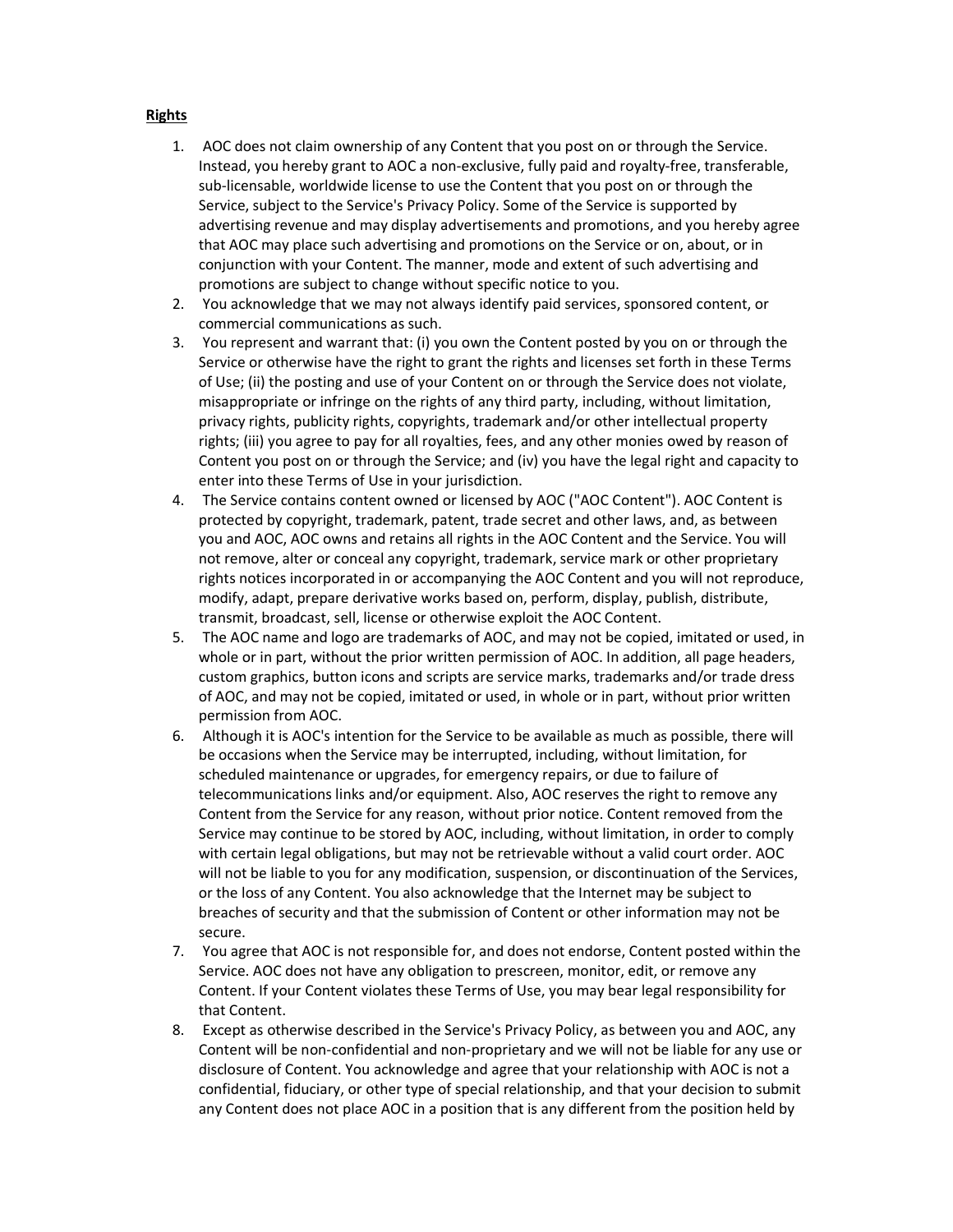members of the general public, including with regard to your Content. None of your Content will be subject to any obligation of confidence on the part of AOC, and AOC will not be liable for any use or disclosure of any Content you provide.

9. It is AOC's policy not to accept or consider content, information, ideas, suggestions or other materials other than those we have specifically requested and to which certain specific terms, conditions and requirements may apply.

## Reporting Copyright and Other IP Violations

- 1. We respect other people's rights and expect you to do the same.
- 2. We provide you with tools to help you protect your intellectual property rights.
- 3. If you repeatedly infringe other people's intellectual property rights, we will disable your account when appropriate.

## Disclaimer of Warranties

THE SERVICE, INCLUDING, WITHOUT LIMITATION, AOC CONTENT, IS PROVIDED ON AN "AS IS", "AS AVAILABLE" AND "WITH ALL FAULTS" BASIS. TO THE FULLEST EXTENT PERMISSIBLE BY LAW, NEITHER AOC NOR ITS PARENT COMPANY NOR ANY OF THEIR EMPLOYEES, MANAGERS, OFFICERS OR AGENTS (COLLECTIVELY, THE "AOC PARTIES") MAKE ANY REPRESENTATIONS OR WARRANTIES OR ENDORSEMENTS OF ANY KIND WHATSOEVER, EXPRESS OR IMPLIED, AS TO: (A) THE SERVICE; (B) THE AOC CONTENT; (C) USER CONTENT; OR (D) SECURITY ASSOCIATED WITH THE TRANSMISSION OF INFORMATION TO AOC OR VIA THE SERVICE. IN ADDITION, THE AOC PARTIES HEREBY DISCLAIM ALL WARRANTIES, EXPRESS OR IMPLIED, INCLUDING, BUT NOT LIMITED TO, THE WARRANTIES OF MERCHANTABILITY, FITNESS FOR A PARTICULAR PURPOSE, NON-INFRINGEMENT, TITLE, CUSTOM, TRADE, QUIET ENJOYMENT, SYSTEM INTEGRATION AND FREEDOM FROM COMPUTER VIRUS.

THE AOC PARTIES DO NOT REPRESENT OR WARRANT THAT THE SERVICE WILL BE ERROR-FREE OR UNINTERRUPTED; THAT DEFECTS WILL BE CORRECTED; OR THAT THE SERVICE OR THE SERVER THAT MAKES THE SERVICE AVAILABLE IS FREE FROM ANY HARMFUL COMPONENTS, INCLUDING, WITHOUT LIMITATION, VIRUSES. THE AOC PARTIES DO NOT MAKE ANY REPRESENTATIONS OR WARRANTIES THAT THE INFORMATION (INCLUDING ANY INSTRUCTIONS) ON THE SERVICE IS ACCURATE, COMPLETE, OR USEFUL. YOU ACKNOWLEDGE THAT YOUR USE OF THE SERVICE IS AT YOUR SOLE RISK. THE AOC PARTIES DO NOT WARRANT THAT YOUR USE OF THE SERVICE IS LAWFUL IN ANY PARTICULAR JURISDICTION, AND THE AOC PARTIES SPECIFICALLY DISCLAIM SUCH WARRANTIES. SOME JURISDICTIONS LIMIT OR DO NOT ALLOW THE DISCLAIMER OF IMPLIED OR OTHER WARRANTIES SO THE ABOVE DISCLAIMER MAY NOT APPLY TO YOU TO THE EXTENT SUCH JURISDICTION'S LAW IS APPLICABLE TO YOU AND THESE TERMS OF USE.

BY ACCESSING OR USING THE SERVICE YOU REPRESENT AND WARRANT THAT YOUR ACTIVITIES ARE LAWFUL IN EVERY JURISDICTION WHERE YOU ACCESS OR USE THE SERVICE.

THE AOC PARTIES DO NOT ENDORSE CONTENT AND SPECIFICALLY DISCLAIM ANY RESPONSIBILITY OR LIABILITY TO ANY PERSON OR ENTITY FOR ANY LOSS, DAMAGE (WHETHER ACTUAL, CONSEQUENTIAL, PUNITIVE OR OTHERWISE), INJURY, CLAIM, LIABILITY OR OTHER CAUSE OF ANY KIND OR CHARACTER BASED UPON OR RESULTING FROM ANY CONTENT.

### Limitation of Liability; Waiver

UNDER NO CIRCUMSTANCES WILL THE AOC PARTIES BE LIABLE TO YOU FOR ANY LOSS OR DAMAGES OF ANY KIND (INCLUDING, WITHOUT LIMITATION, FOR ANY DIRECT, INDIRECT, ECONOMIC, EXEMPLARY, SPECIAL, PUNITIVE, INCIDENTAL OR CONSEQUENTIAL LOSSES OR DAMAGES) THAT ARE DIRECTLY OR INDIRECTLY RELATED TO: (A) THE SERVICE; (B) THE AOC CONTENT; (C) USER CONTENT; (D) YOUR USE OF, INABILITY TO USE, OR THE PERFORMANCE OF THE SERVICE; (E) ANY ACTION TAKEN IN CONNECTION WITH AN INVESTIGATION BY THE AOC PARTIES OR LAW ENFORCEMENT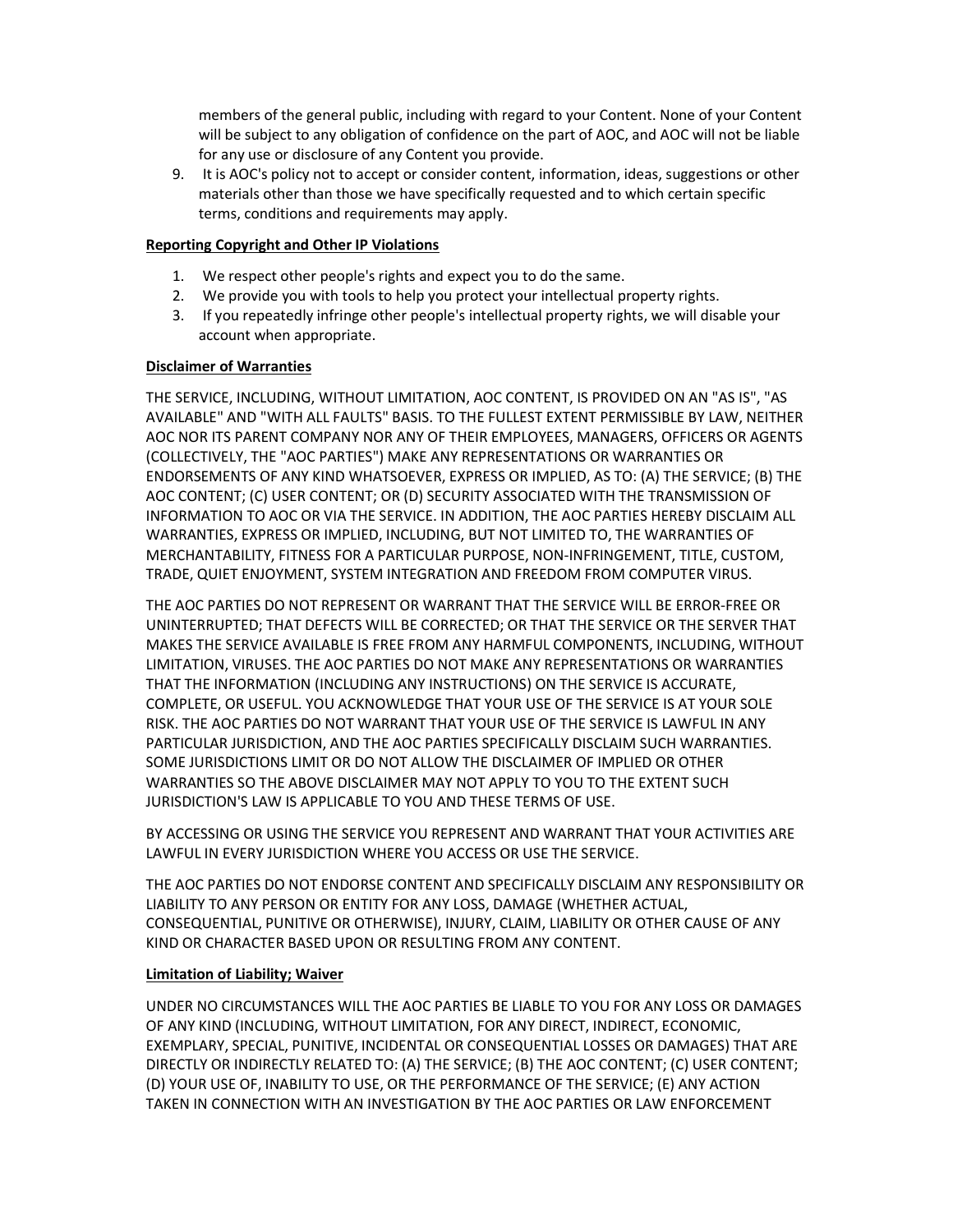AUTHORITIES REGARDING YOUR OR ANY OTHER PARTY'S USE OF THE SERVICE; (F) ANY ACTION TAKEN IN CONNECTION WITH COPYRIGHT OR OTHER INTELLECTUAL PROPERTY OWNERS; (G) ANY ERRORS OR OMISSIONS IN THE SERVICE'S OPERATION; OR (H) ANY DAMAGE TO ANY USER'S COMPUTER, MOBILE DEVICE, OR OTHER EQUIPMENT OR TECHNOLOGY INCLUDING, WITHOUT LIMITATION, DAMAGE FROM ANY SECURITY BREACH OR FROM ANY VIRUS, BUGS, TAMPERING, FRAUD, ERROR, OMISSION, INTERRUPTION, DEFECT, DELAY IN OPERATION OR TRANSMISSION, COMPUTER LINE OR NETWORK FAILURE OR ANY OTHER TECHNICAL OR OTHER MALFUNCTION, INCLUDING, WITHOUT LIMITATION, DAMAGES FOR LOST PROFITS, LOSS OF GOODWILL, LOSS OF DATA, WORK STOPPAGE, ACCURACY OF RESULTS, OR COMPUTER FAILURE OR MALFUNCTION, EVEN IF FORESEEABLE OR EVEN IF THE AOC PARTIES HAVE BEEN ADVISED OF OR SHOULD HAVE KNOWN OF THE POSSIBILITY OF SUCH DAMAGES, WHETHER IN AN ACTION OF CONTRACT, NEGLIGENCE, STRICT LIABILITY OR TORT (INCLUDING, WITHOUT LIMITATION, WHETHER CAUSED IN WHOLE OR IN PART BY NEGLIGENCE, ACTS OF GOD, TELECOMMUNICATIONS FAILURE, OR THEFT OR DESTRUCTION OF THE SERVICE). IN NO EVENT WILL THE AOC PARTIES BE LIABLE TO YOU OR ANYONE ELSE FOR LOSS, DAMAGE OR INJURY, INCLUDING, WITHOUT LIMITATION, DEATH OR PERSONAL INJURY. SOME STATES DO NOT ALLOW THE EXCLUSION OR LIMITATION OF INCIDENTAL OR CONSEQUENTIAL DAMAGES, SO THE ABOVE LIMITATION OR EXCLUSION MAY NOT APPLY TO YOU. IN NO EVENT WILL THE AOC PARTIES TOTAL LIABILITY TO YOU FOR ALL DAMAGES, LOSSES OR CAUSES OR ACTION EXCEED ONE HUNDRED UNITED STATES DOLLARS (\$100.00).

YOU AGREE THAT IN THE EVENT YOU INCUR ANY DAMAGES, LOSSES OR INJURIES THAT ARISE OUT OF AOC'S ACTS OR OMISSIONS, THE DAMAGES, IF ANY, CAUSED TO YOU ARE NOT IRREPARABLE OR SUFFICIENT TO ENTITLE YOU TO AN INJUNCTION PREVENTING ANY EXPLOITATION OF ANY WEB SITE, SERVICE, PROPERTY, PRODUCT OR OTHER CONTENT OWNED OR CONTROLLED BY THE AOC PARTIES, AND YOU WILL HAVE NO RIGHTS TO ENJOIN OR RESTRAIN THE DEVELOPMENT, PRODUCTION, DISTRIBUTION, ADVERTISING, EXHIBITION OR EXPLOITATION OF ANY WEB SITE, PROPERTY, PRODUCT, SERVICE, OR OTHER CONTENT OWNED OR CONTROLLED BY THE AOC PARTIES.

BY ACCESSING THE SERVICE, YOU UNDERSTAND THAT YOU MAY BE WAIVING RIGHTS WITH RESPECT TO CLAIMS THAT ARE AT THIS TIME UNKNOWN OR UNSUSPECTED, AND IN ACCORDANCE WITH SUCH WAIVER, YOU ACKNOWLEDGE THAT YOU HAVE READ AND UNDERSTAND, AND HEREBY EXPRESSLY WAIVE, THE BENEFITS OF SECTION 1542 OF THE CIVIL CODE OF CALIFORNIA, AND ANY SIMILAR LAW OF ANY STATE OR TERRITORY, WHICH PROVIDES AS FOLLOWS: "A GENERAL RELEASE DOES NOT EXTEND TO CLAIMS WHICH THE CREDITOR DOES NOT KNOW OR SUSPECT TO EXIST IN HIS FAVOR AT THE TIME OF EXECUTING THE RELEASE, WHICH IF KNOWN BY HIM MUST HAVE MATERIALLY AFFECTED HIS SETTLEMENT WITH THE DEBTOR."

AOC IS NOT RESPONSIBLE FOR THE ACTIONS, CONTENT, INFORMATION, OR DATA OF THIRD PARTIES, AND YOU RELEASE US, OUR DIRECTORS, OFFICERS, EMPLOYEES, AND AGENTS FROM ANY CLAIMS AND DAMAGES, KNOWN AND UNKNOWN, ARISING OUT OF OR IN ANY WAY CONNECTED WITH ANY CLAIM YOU HAVE AGAINST ANY SUCH THIRD PARTIES.

#### Indemnification

You (and also any third party for whom you operate an account or activity on the Service) agree to defend (at AOC's request), indemnify and hold the AOC Parties harmless from and against any claims, liabilities, damages, losses, and expenses, including without limitation, reasonable attorney's fees and costs, arising out of or in any way connected with any of the following (including as a result of your direct activities on the Service or those conducted on your behalf): (i) your Content or your access to or use of the Service; (ii) your breach or alleged breach of these Terms of Use; (iii) your violation of any third-party right, including without limitation, any intellectual property right, publicity, confidentiality, property or privacy right; (iv) your violation of any laws, rules, regulations, codes, statutes, ordinances or orders of any governmental and quasi-governmental authorities, including, without limitation, all regulatory, administrative and legislative authorities; or (v) any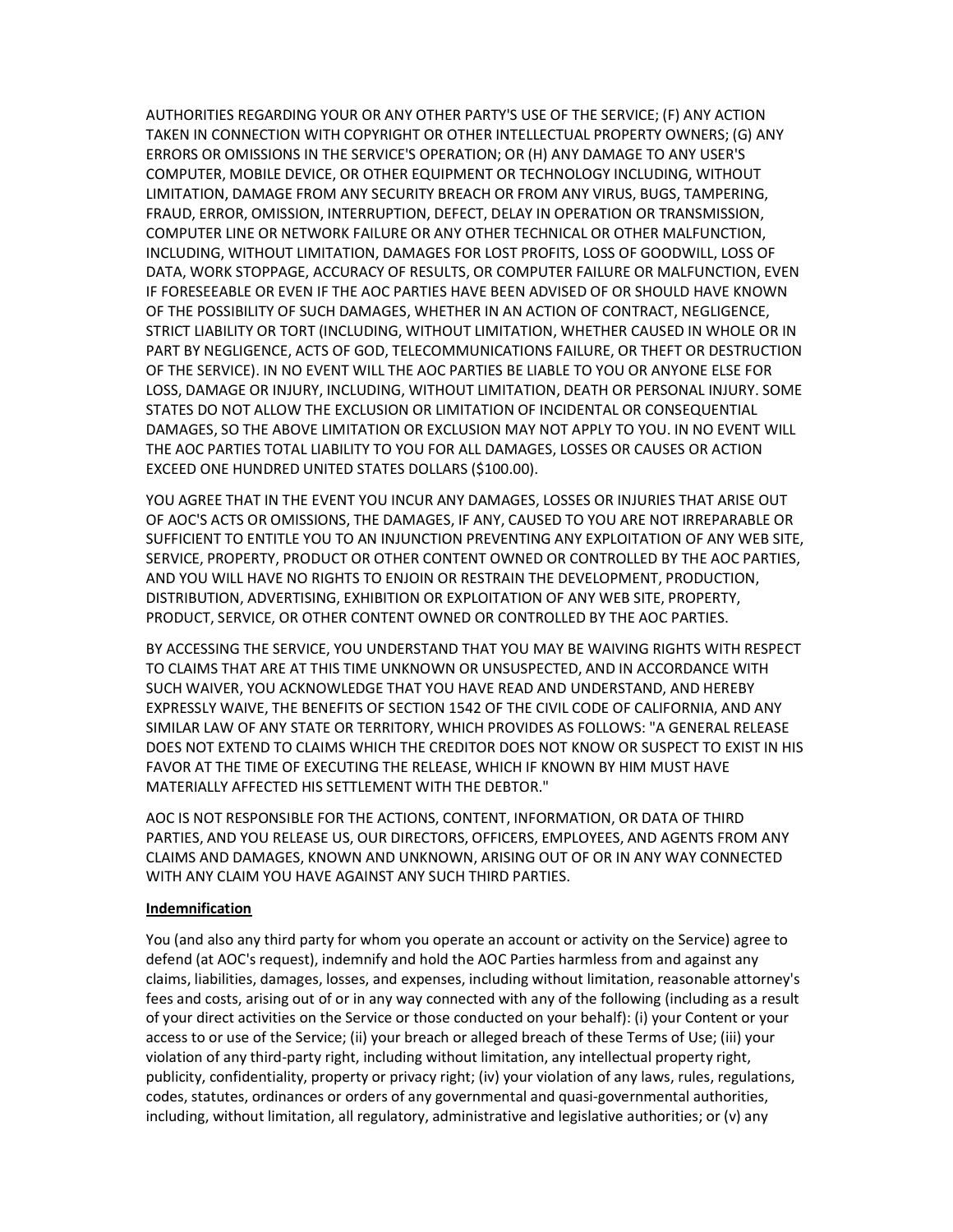misrepresentation made by you. You will cooperate as fully required by AOC in the defense of any claim. AOC reserves the right to assume the exclusive defense and control of any matter subject to indemnification by you, and you will not in any event settle any claim without the prior written consent of AOC.

#### Arbitration

ARBITRATION NOTICE: EXCEPT IF YOU OPT-OUT AND EXCEPT FOR CERTAIN TYPES OF DISPUTES DESCRIBED IN THE ARBITRATION SECTION BELOW, YOU AGREE THAT DISPUTES BETWEEN YOU AND AOC WILL BE RESOLVED BY BINDING, INDIVIDUAL ARBITRATION AND YOU WAIVE YOUR RIGHT TO PARTICIPATE IN A CLASS ACTION LAWSUIT OR CLASS-WIDE ARBITRATION.

Except if you opt-out or for disputes relating to violations of the Terms of Service, you agree that all disputes between you and AOC (whether or not such dispute involves a third party) with regard to your relationship with AOC, including without limitation disputes related to these Terms of Use, your use of the Service, and/or rights of privacy and/or publicity, will be resolved by binding, individual arbitration under the American Arbitration Association's rules for arbitration of consumer-related disputes and you and AOC hereby expressly waive trial by jury. As an alternative, you may bring your claim in your local "small claims" court, if permitted by that small claims court's rules. You may bring claims only on your own behalf. Neither you nor AOC will participate in a class action or class-wide arbitration for any claims covered by this agreement. You also agree not to participate in claims brought in a private attorney general or representative capacity, or consolidated claims involving another person's account, if AOC is a party to the proceeding. This dispute resolution provision will be governed by the Federal Arbitration Act. In the event the American Arbitration Association is unwilling or unable to set a hearing date within one hundred and sixty (160) days of filing the case, then either AOC or you can elect to have the arbitration administered instead by the Judicial Arbitration and Mediation Services. Judgment on the award rendered by the arbitrator may be entered in any court having competent jurisdiction. Any provision of applicable law notwithstanding, the arbitrator will not have authority to award damages, remedies or awards that conflict with these Terms of Use.

You may opt out of this agreement to arbitrate. If you do so, neither you nor AOC can require the other to participate in an arbitration proceeding. To opt out, you must notify AOC in writing within 30 days of the date that you first became subject to this arbitration provision.

This arbitration agreement will survive the termination of your relationship with AOC.

#### Time Limitation on Claims

You agree that any claim you may have arising out of or related to your relationship with AOC must be filed within one year after such claim arose; otherwise, your claim is permanently barred.

#### Governing Law & Venue

These Terms of Use are governed by and construed in accordance with the laws of the State of Nevada, without giving effect to any principles of conflicts of law. For any action at law or in equity relating to the arbitration provision of these Terms of Use, the Excluded Disputes or if you opt out of the agreement to arbitrate, you agree to resolve any dispute you have with AOC exclusively in a state or federal court located in the State of Nevada.

If any provision of these Terms of Use is held to be unlawful, void, or for any reason unenforceable during arbitration or by a court of competent jurisdiction, then that provision will be deemed severable from these Terms of Use and will not affect the validity and enforceability of any remaining provisions. AOC's failure to insist upon or enforce strict performance of any provision of these Terms of will not be construed as a waiver of any provision or right. No waiver of any of these Terms will be deemed a further or continuing waiver of such term or condition or any other term or